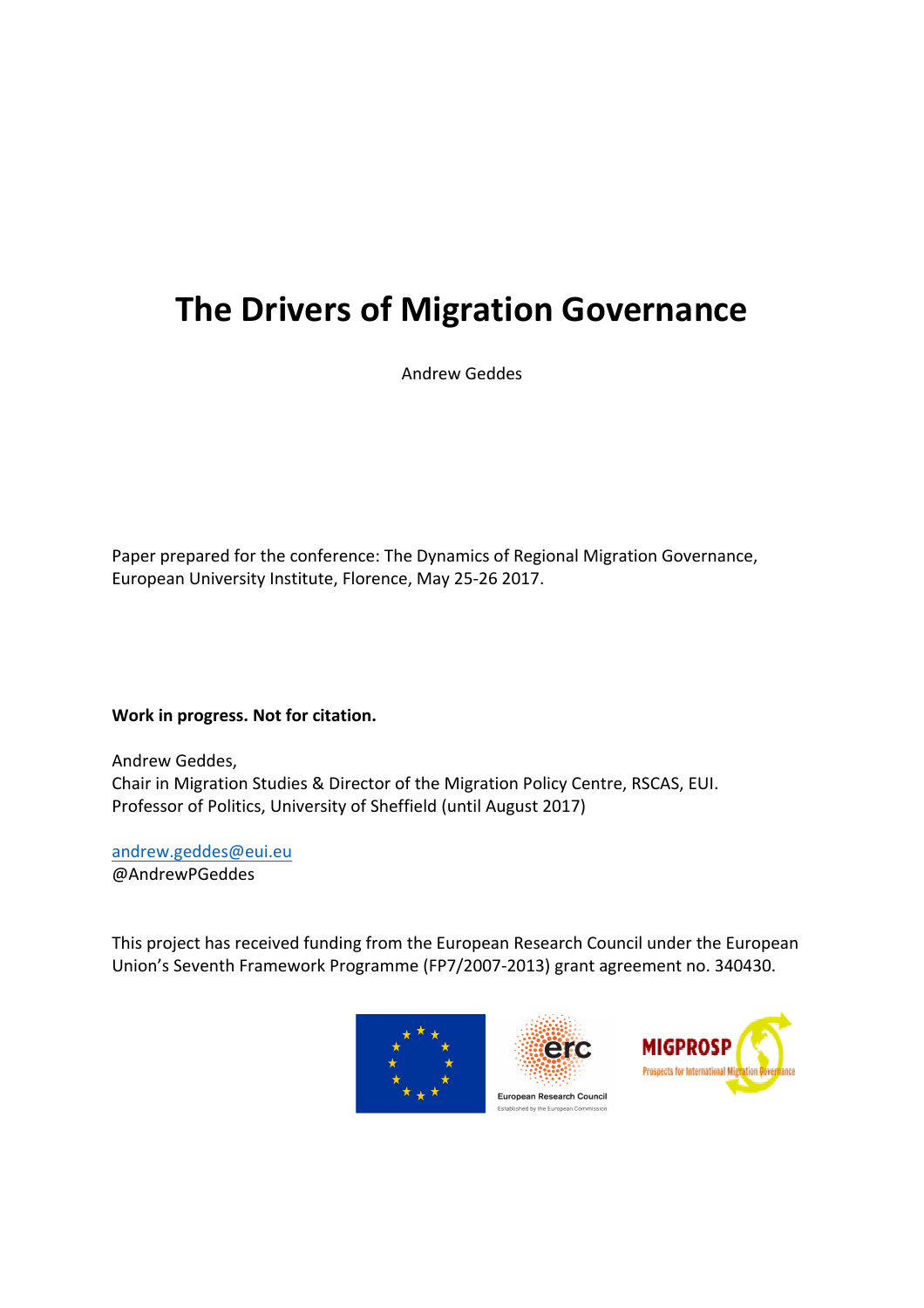## **The Drivers of Migration Governance Andrew Geddes**

#### **Introduction**

The Prospects for International Migration Governance project (MIGPROSP) analyses the drivers of migration governance in four world regions (Asia-Pacific, Europe, North America and South America). The project is interested in how various types of 'actor' in migration governance systems make sense of the issues they face and how the understandings that they develop can then affect or shape governance responses to uncertainties and risks. These 'actors' include political leaders, officials, business leaders, trade unionists, civil society organisations, think tanks and academic researchers. In their roles, they must deal with a variety of risks and uncertainties that are inherent in any decision-making process. Two questions are addressed: how do actors organise their experiences both of migration and of the wider environment within which they operate? And how does the organisation of these experiences then shape action?

To address these questions, the paper develops seven theses about the drivers of migration governance. That it is: (i) a signifier of change in underlying social systems; (ii) grounded in processes of issue-framing that organise experience and guide action; (iii) centred on relations between organisations and their environment; (iv) both an effect and a cause of turbulence in governance systems;  $(v)$  inherently ambiguous leading to the potential decoupling of problems and choices; (vi) pluricentric and multilevel thus signifying involvement of more (not fewer) organisations; (vii) enactive of sensible environments that are shaped by the practical activities of real people engaged in concrete situations of social action. Each thesis is developed with reference to data from more than 300 interviews conducted during the first phase of the MIGPROSP project (2014-16) in Asia-Pacific, Europe, North America and South America. 

To analyse the drivers of migration governance means understanding how migration governance as a structure, process and set of ideas is constituted. This constitution is necessarily linked to conceptualisations of the causes and effects of change in underlying social and natural systems (economic, political, social, demographic and environmental) and of the effects of interventions on these social and natural systems. These understandings develop in organisational settings that can be defined as: 'a series of interlocking routines, habituated action patterns that bring the same people together around the same activities in the same time and places' (Westley, 1990: 339). These play fundamental roles as they organise experience and shape the context for action. because the development of understandings occurs within organisations.

#### **Migration governance as a signifier of change in underlying social systems**

This first section specifies how governance systems themselves play key roles in constituting international migration. International migration is not simply an external shock to these systems. International migration is made visible by the borders of states and by relations between these states. The resultant classifications and categorisations play a key role in defining international migration and delineating between migration types (Zolberg 1989).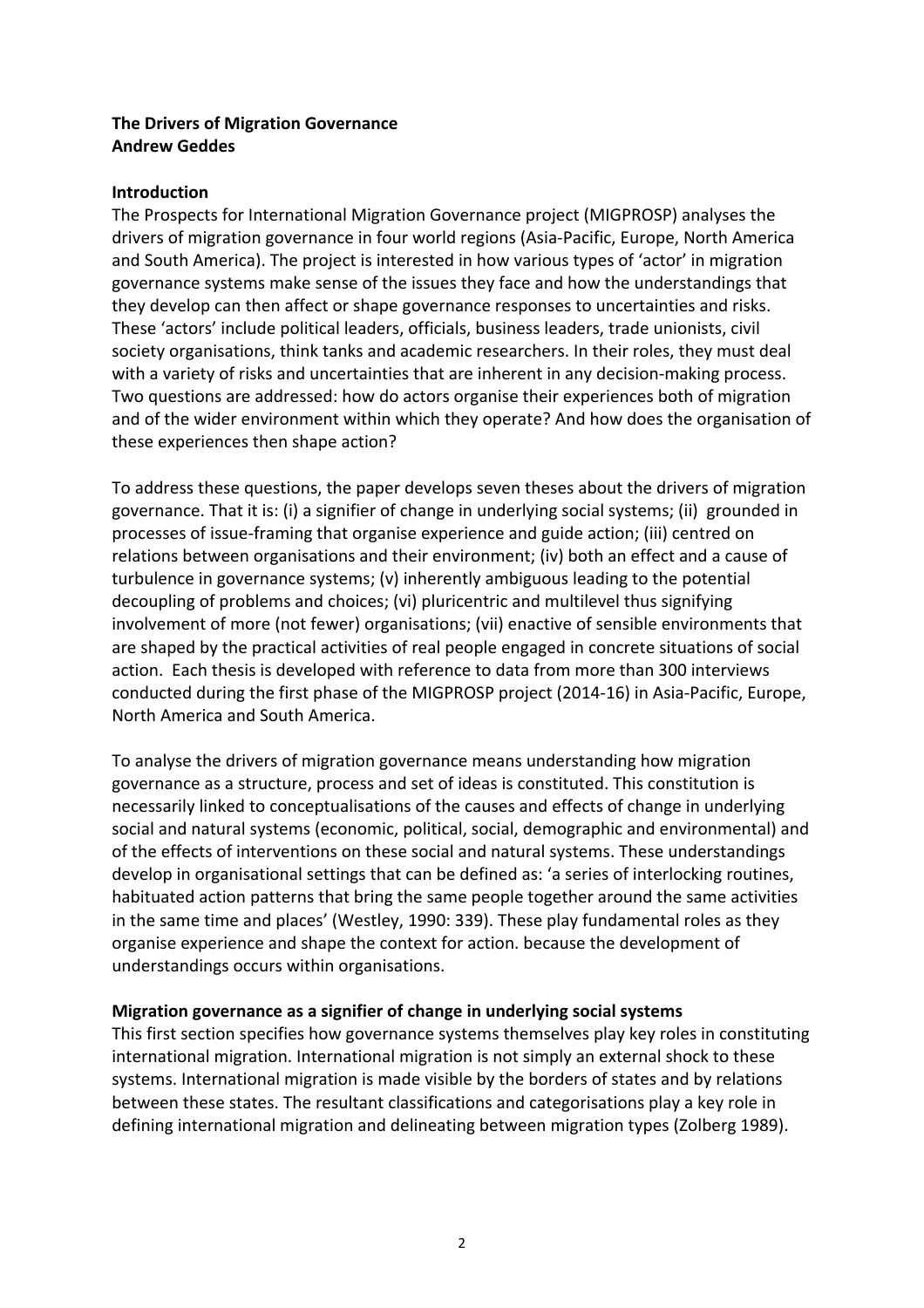The term governance is much used, although often with more attention paid to the adjectives attached to it (multi-level, experimental, regulatory, pluricentric, networked, deliberative to name six) than to the meaning of the term itself. Governance is generally seen as 'a signifier of change', by which could be meant change in the meaning, processes, conditions or methods of governing (Levi-Faur, 2012: 7). Peters (2012: 19) recognises the 'ambiguity' of the concept before noting that 'successful governance' has four functional requirements: goal selection with these integrated across all the levels of the system; goal reconciliation and coordination to establish priorities; implementation; and, feedback and accountability as individuals and institutions must learn from their actions (Peters, 2012: 22). 

Drawing from established themes in the wider literature, migration governance can be understood to possess a dual meaning as, first, the conceptualisation of the effects of change in underlying social systems; and, second, attempts to steer, manage or coordinate these effects (Pierre, 2000). This first component – conceptualising the effects of change in underlying social systems – has normative connotations because migration governance is necessarily linked to conceptualisations by actors in various organisational settings of the causes and effects of change in underlying social and natural systems (economic, political, social, demographic and environmental). Once developed, these understandings play key roles in driving migration governance because they form the basis for an answer to the  $\sim$ questions: what is going on 'out there'? And, what should we do next?

To understand the drivers of migration governance means knowing more about how the causes and effects of international migration are understood and interpreted in specific organisational contexts. These understandings may or may not connect with the research literature, which shows that relative income and wealth differences will be key drivers of decisions taken at household level about whether to migrate or not (Stark and Bloom, 1985). Research also shows that migration decisions will be influenced by the impact of political factors (such as various types of conflict within or between states), by the demographic structure of a population, by the existence of social ties and networks and by the effects of environmental and climatic change (Black et al, 2011). These factors will then be mediated by the effects of social characteristics (age, gender, ethnicity) and by the effects of policies (including, but not only, migration policies). Five sets of potential drivers with intervening factors can influence the distance, direction and duration of migration as well as who migrates (younger people, older people, men women etc).

The issue this paper addresses is how these effects are understood and articulated by actors within migration governance systems and how these understandings can then help to organise experience and action. To provide an example, this quote from a former Australian government official who moved into a different migration-related role, is a good example of a reflection on the drivers of migration in ways that organise experience and shape action:

When I left the department, I used to think it was heavily, heavily economic. Not a single determinant, but the most important determinant. The more that I read and the more that I see what is happening, I still think that the economic factors underpin a lot of movement, but if they were just by themselves, it wouldn't do what it does. Part of the reason why I think that immigration is going to be an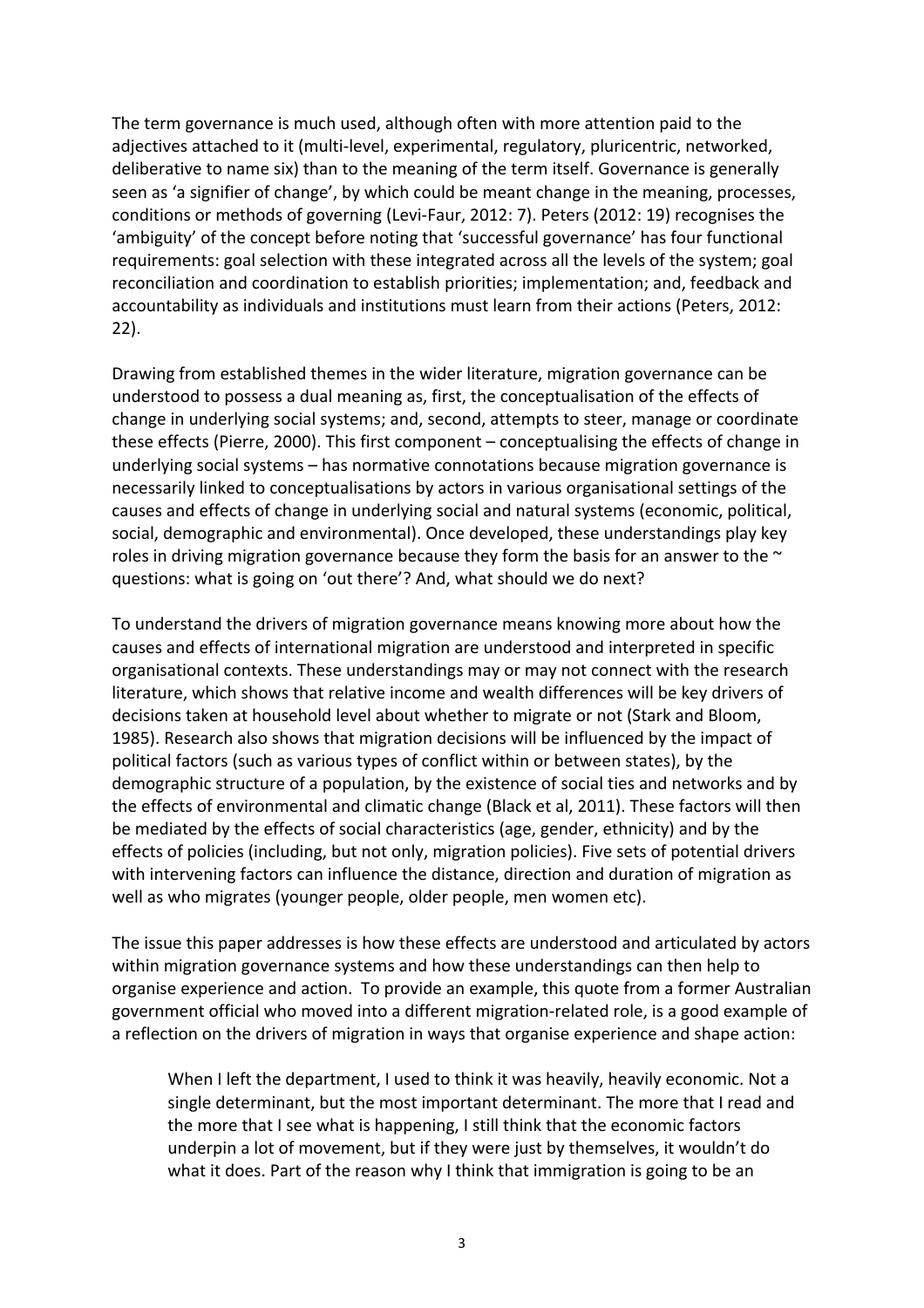increasing area of interest over time is that the way that networks engage with social and cultural ties in an era where there are basically no barriers to communication and there are increases in technology and things like this, the ability for the state to enforce a border is going to become more and more and more difficult. (Former Australian government official, Canberra, October 2015).

This quote contains components of a migration frame that are both diagnostic (what is the issue, how is it changing) and prognostic (what can or cannot be done). Not surprisingly, The MIGPROSP project found across all four regions, very broad agreement that the key drivers of migration are economic and political. The weight placed on either of these two tended then to influence whether the focus was placed on migration management or protection.

There are, of course, differences between countries and regions. An example is provided by an official in the Japanese immigration ministry to illustrate how understandings of migration drivers can run up against engrained national ways of doing things:

Currently the population in Japan is declining, and there's this issue of low birthrates, meaning the number of children is declining, but the number of elderly is growing. But I don't agree with the idea of letting the foreign immigrants in to augment or complement this lack of labour force (Japanese government official, October 2016).

Frequent reference was made in interviews to the organisation of migration as being akin to a business with tensions between regular and irregular flows and associated exploitation of migrants. In Thailand, an official from an international organisation identified a core economic dynamic centred on inequalities:

Well, very broadly and simplistically it's primarily economic drivers of course. Out of four million migrants in Thailand, roughly estimated, you have probably 3.8 who are low skilled migrant workers looking for 300 Baht a day jobs in Thailand (Official, international organisation, Bangkok, October 2016).

The availability of cheap migrant labour then interacts with wider social and economic factors to produce irregularity and vulnerability, as an official from another international organisation put it when referring to experience in South East Asia:

There the main driver is simply there is a lot of demand for work within Thailand, Malaysia. It's tolerated, all this irregular migration. They contribute a lot I guess to the economies (Official, international organisation, Vienna, October 2016).

These understandings all relate in one form or another to assessment of the effects of and interactions between underlying social systems. These understandings then help to organise experience and shape the context for action within governance systems.

Understandings of risks and uncertainties about the causes and effects (now and in the future) of migration is necessarily central to analysis of the drivers of migration governance.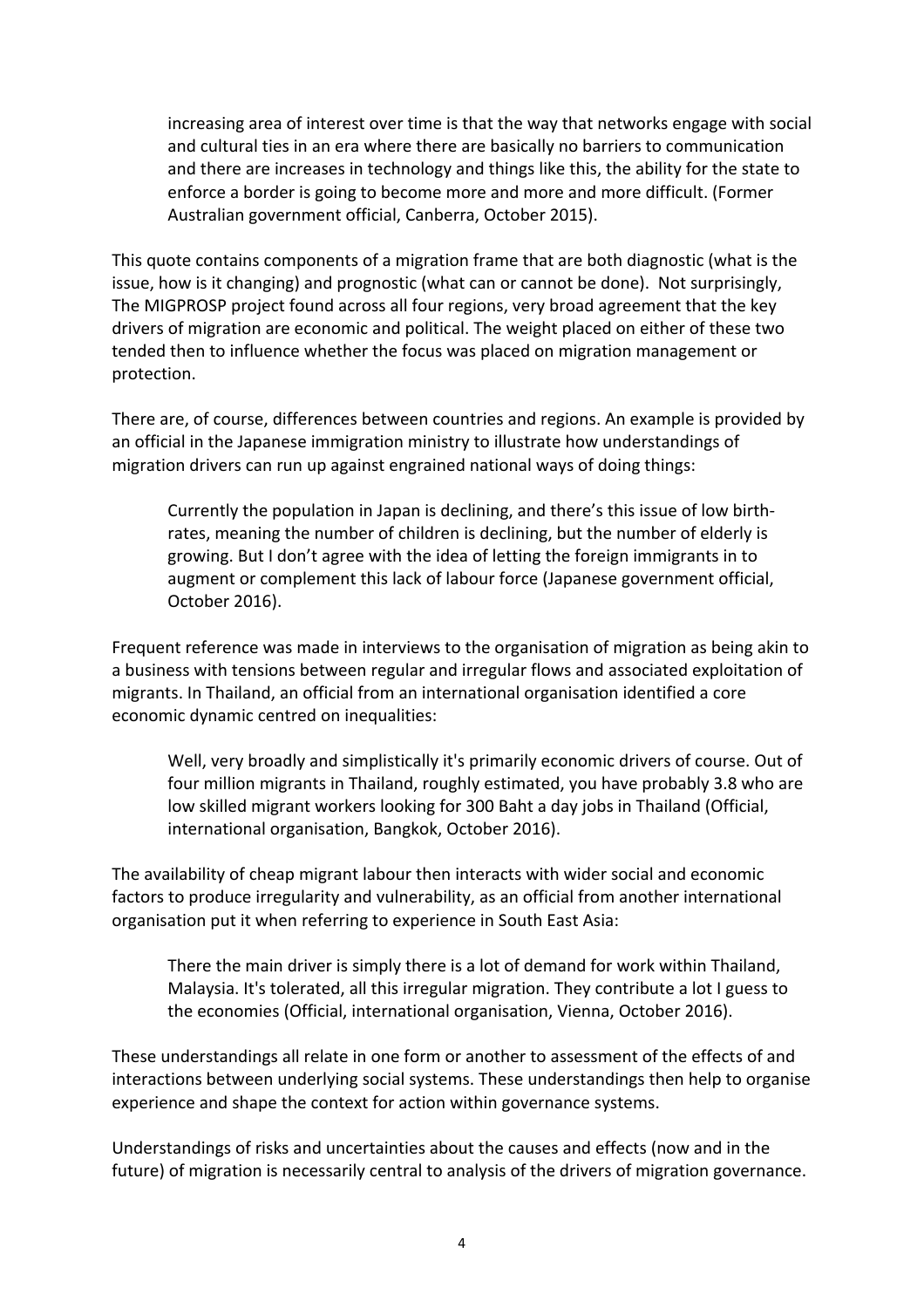Risk can be understood as situations where: 'something of human value has been put at stake and where the outcome is uncertain' (Jaeger et al 2001: 17). There can be high political risk, as a representative of a migration think tank put it when reflecting on the situation in Europe.

That is what's really frightening. You see it in lots of different places. A civil servant will have a different understanding of risk because he has to manage the long-term prospects of an immigration system with a political leadership that's placing pressure to move that line. You have politicians who are terrified that the next move they make is going to see them out of office. Home secretaries have typically been the most fragile, death sentence position (Representative of think tank, Brussels, November 2015). 

Highlighting the 'internalisation' of risk by national governments and resultant behaviour, a European Commission official put it this way:

member states have a different view on this [risk]. They see mainly the risk to their national administrations, so what they bring to the table is very practical. They want to make sure that the system is workable, and then they have some political priorities as well. (Interview, European Commission official, December 2014).

Concern about risk has led, within modern governance systems, to a greater use of expert knowledge and quantification in the process of governing (Fisher, 2010). For Lasswell (1971), expert knowledge could support evidence-based policy making. Boswell (2009) adds to this by assessing the ways in which knowledge can be used to substantiate existing choices and to legitimate institutional roles. Boswell's approach facilitates understanding of the central role played by organisations in migration governance and how they understand/respond to their environments in ways that are not only concerned with managing the issue at hand but also with sustaining their own organisation. This is consistent with a crucial property of sensemaking, which is that 'human situations are progressively clarified, but this clarification often works in reverse ... an outcome fulfils some prior definition of the situation' (Weick, 1995: 11).

Sharing information and knowledge exemplifies the social settings within which experience is organised. For example, this quote from an Australian government official refers to the circulation of knowledge and ideas within international organisations and the presence of groups of states that are 'likeminded':

The OECD work was quite interesting because, clearly, the experience that Australia had was one that we shared in common with New Zealand and Canada. Then, to a significantly lesser extent with the UK, and then even further behind the US. The Anglo countries would caucus a bit at OECD meetings. Then, interesting variations across Europe. The big challenge in the EU countries was that they were dealing with a cohort of migrants that was vastly different to what we were dealing with: primarily humanitarian or refugees (Australian government official, Canberra, October 2015).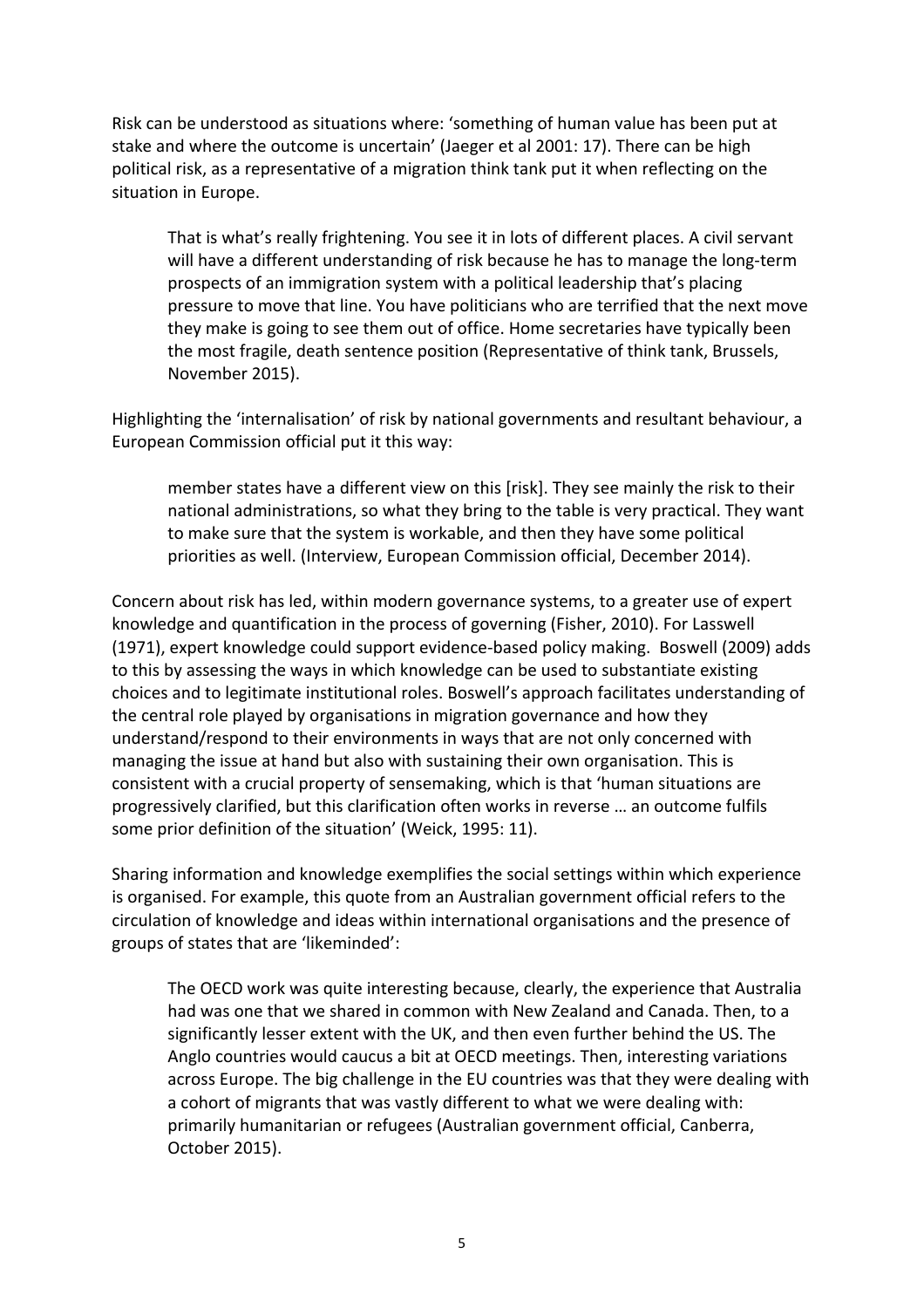To summarise, this understanding of the role played by governance systems in constituting international migration corrects a tendency in migration research to view migration as exogenous to governance systems, i.e., as an external challenge to states that must then be dealt with by governance systems. In contrast, this analysis places more emphasis on endogeneity and the ways in which migration is defined, classified and thus constituted by governance systems rather than only being an external challenge to them. This requires an assessment by these actors of the causes and effects of migration and some attempt to understand the key risks and uncertainties. By found these things, these actors are better placed to then organise their experience and use these to shape action.

## **Migration governance is grounded in processes of issue-framing that organise experience and guide action**

A frame can be understood as a means of organising experience. Frames have been applied to the analysis of migration to explain differing or competing views of the causes and effects of international migration (Lavenex, 1999). A frame has been defined as a 'schemata of interpretation' while framing is an individual level process 'to locate, perceive, identify, and label' (Goffman, 1974: 21) in ways that 'organize experience and guide action' (Benford and Snow, 2000: 614). Framing is: 'an active, processual phenomenon that implies agency and contention at the level of reality construction. It is active in the sense that something is being done and processual in the sense of a dynamic, evolving process' (Benford and Snow, 2000: 614).

How do frames get made? Benford and Snow (2000: 623) identify two linked processes. The first is discursive and centred on talk, conversations and written communications. The second is strategic and is more goal-oriented, such as building support for a view or course of action. The frames that emerge have three components (Snow and Benford, 1988): diagnostic, which involves identifying the problem; prognostic, which centres on the articulation of solutions; motivational and centred on rationales for action. Frames develop in multi-organisational and multi-institutional settings, which means that they are subject to power relations and associated inequalities with the effect that some understandings are far more powerful than others.

To illustrate the discursive, strategic and motivational components of frames we can consider ways in which the idea of 'normality' in migration governance is defined by key actors. An interviewee from an EU agency was asked to reflect on the causes and effects of migration and identified important future challenges, which were described as follows:

Yesterday at this meeting of the US and the Commission and others ... [they] were repeatedly mentioning that this will be the new normal. These 250,000-280,000 irregular migrants a year, that's basically what we have to count on in the foreseeable future. Nothing will change in this regard. I tend to agree, because as long as things are going the way they are going on in North Africa, sub-Saharan African countries, Afghanistan, Iraq, what have you, I don't see an end unfortunately to that. (Interview with official of EU agency, Brussels, December 2014).

Whether accurate or not, this view is based on an understanding of the effects on migration of changes in the underlying drivers of migration; in this case, the effects of conflict. These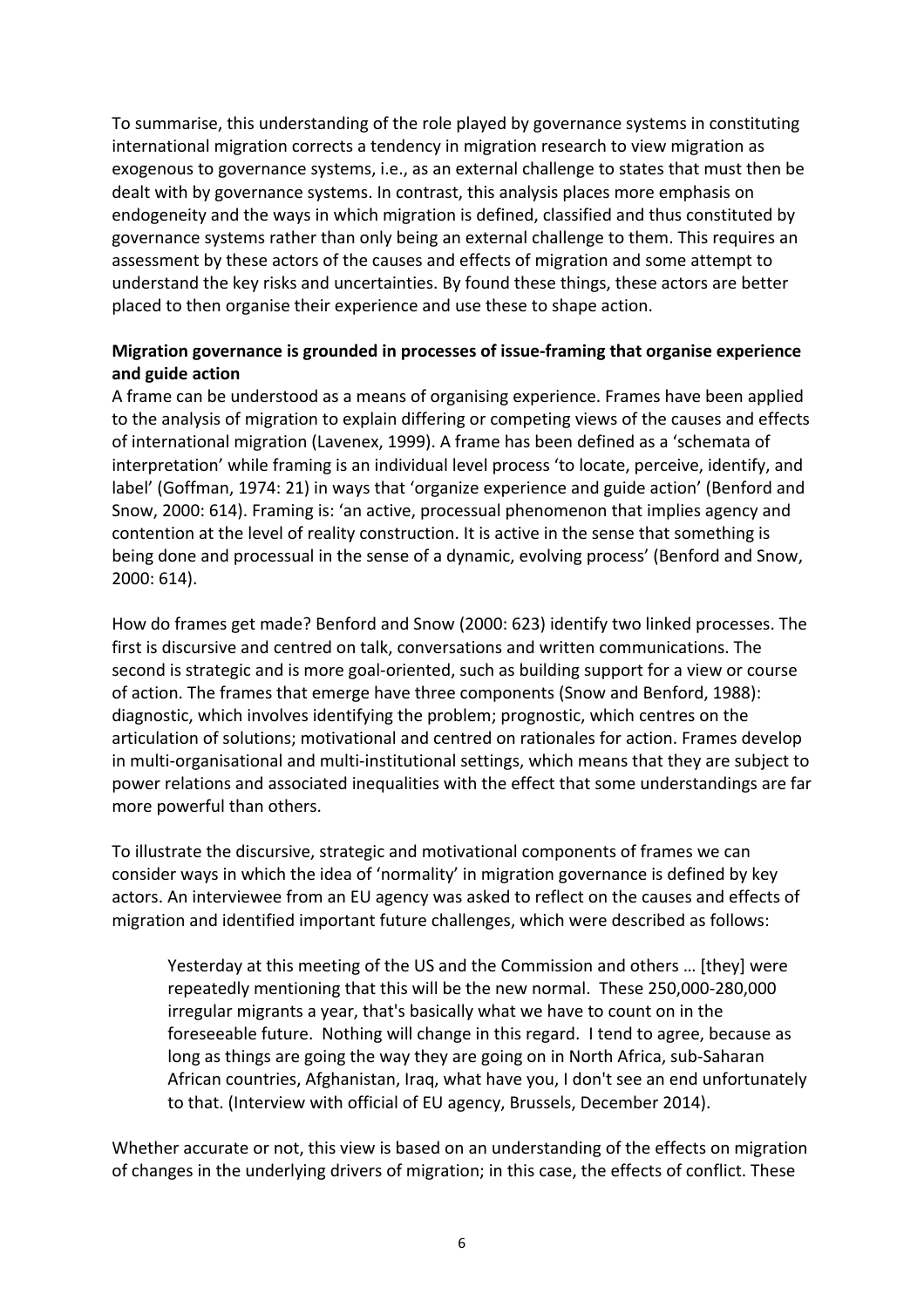changes are seen as likely to lead to persistently high migratory pressure. Interestingly, in terms of the use of language, the European Commission in June 2016 proposed a new framework for working in partnership on migration with non-EU countries and used the phrase 'new normal'. The Commission paper made a clear link between the framing of the issue (as external migratory pressure) and a set of proposed remedies.

External migratory pressure is the "new normal" both for the EU and for partner countries. This requires a more coordinated, systematic and structured approach to maximise the synergies and leverages of the Union's internal and external policies. To succeed, it needs to reflect both the EU's interests and the interests of our partners, with clear objectives and a clear way forward on how the objectives will be achieved, in terms of positive cooperation where possible but also the use of leverage where necessary. Such approach will be translated into compacts which will be embedded within the existing and future processes and partnership. (CEC, 2016: 5.

The two quotes above develop an understanding that is diagnostic (the problem of external migratory pressures), prognostic (continued, high external migratory pressure) and motivational (the need for strong external governance to counter the problem, as defined). They provide a good example of the factors that drive migration governance, i.e., an attempt to conceptualise the operation and effects of underlying social systems and then to think through their implications of action.

The initial quote from the representative of an EU agency referred to views about external migratory pressure being a common understanding that was shared with US government officials. We also found a reflection of this in the view of a US Congressional staff member:

I was talking to some folks the other day. They think the new normal, if you will, of illegal migration is somewhere in the 400,000 range. (Interview with staff member of US Congressional representative, June 2015).

These views express understandings of signals and cues from the environments within which these actors operate and that can then shape the context for action within migration governance systems. This is not to argue that there is a simple transmission mechanism linking ideas to action. What it does show, however, is that international migration is not simply some kind of external shock to these governance systems. Instead, these systems themselves play a key role in constituting international migration as a social and political challenge. 

#### **Migration governance is relational**

Migration governance is about picking-up and responding-to signals and cues from the environment within which organisations operate. This is relational because signals and cues are used by organisations to develop an understanding of the challenges that they face and then trying to figure out what they should do next. Figuring things out and making interventions means that organisations also shape their environment.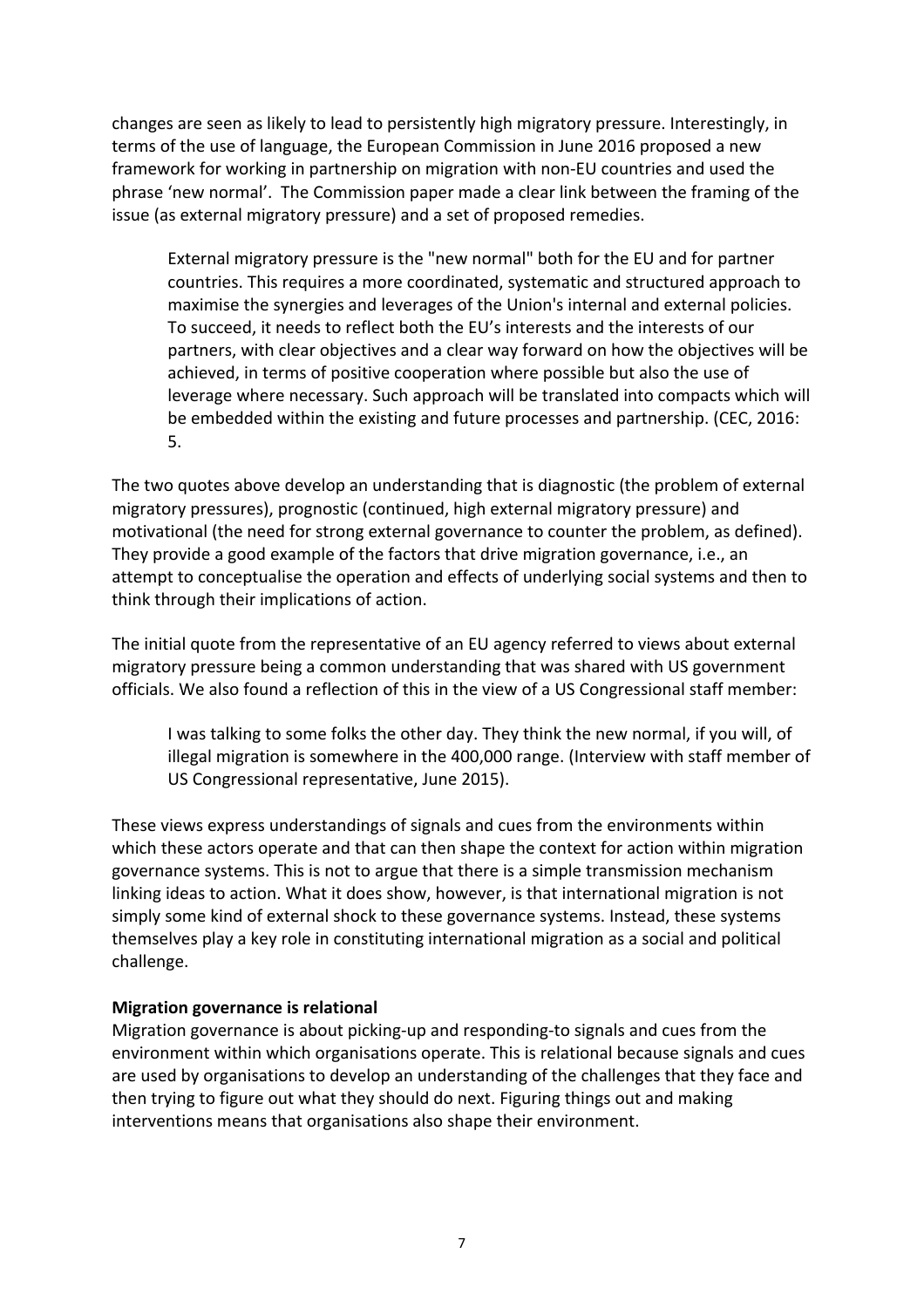The core problem is that these signals emerge from a complex environment and may also be inconsistent, even, at times, contradictory. Choices and solutions do not emerge fully formed from the environment, which is where framing and sense-making acquire their relevance. As Schön (1983: 40) puts it, practitioners:

are coming to recognise that although problem setting is a necessary condition for technical problem solving, it is not itself a technical problem. When we set the problems, when we select what we will treat as the 'things' of the situation, we set the boundaries of our attention to it, and we impose upon it a coherence which allows us to say what is wrong and in what directions the situation needs to be changed. Problem setting is a process in which, interactively, we name the things to which we will attend and frame the context in which we will attend to them'.

Unsurprisingly, our extensive interview material demonstrates very clearly that there is general agreement that the environment 'out there' is complex with different forms and types of migration, varying types of response both to these different migration types and significant differences between national and regional level responses. The point is that actors in migration governance systems must try to make sense of this complexity and do so in ways that help to sustain their organisation and its mission. Sustaining their organisations requires developing responses that are seen to address the challenges and opportunities at hand. Being seen to fail undermines the credibility of an organisation and, ultimately, its ability to sustain itself. It could even provoke a legitimacy crisis for the wider institutional system. 

Research evidence on policy failure identifies three main types: process, programme and political (McConnell, 2010). Dunlop (2017) identifies explanation for these types of failure that focus on: 'policy stages' and implementation; political institutions or leaders; and, as 'a degeneration of policy learning' (Dunlop, 2017: 20). This third understanding is most consistent with this paper's focus on organisational capacity because it is interested in the beliefs of actors in governance systems and how these are updated or not.

This point about system failure is very significant in work on migration governance within which there is a strong tendency to highlight failure. For Castles (2004), decision-makers may not understand the phenomena with which they are dealing, are poor at absorbing research evidence into decision-making and may be subject to the influence of hidden agendas. For Hollifield et al (2014) it arises from a gap between the rhetoric of political leaders who over-state their capacity to attain restrictive policy objectives and the reality of continued immigration. What this focus on failure has in common is a shared perspective on the misreading or ignorance of signals and cues from the environment.

These assessments of failure tend to judge migration governance by the observed outputs or outcomes of governance processes. Some reference is made to the beliefs of these actors, but these are not specified in any detail. The key indicator of failure is the observed divergence between intended objectives and outcomes. This does tend to lead to a black and white view of failure when, as McConnell (2010) notes that there many grey areas in between. These accounts tend to leave unopened the 'black box' of governance and not to explore frames, framing effects and the organisational context within which these develop.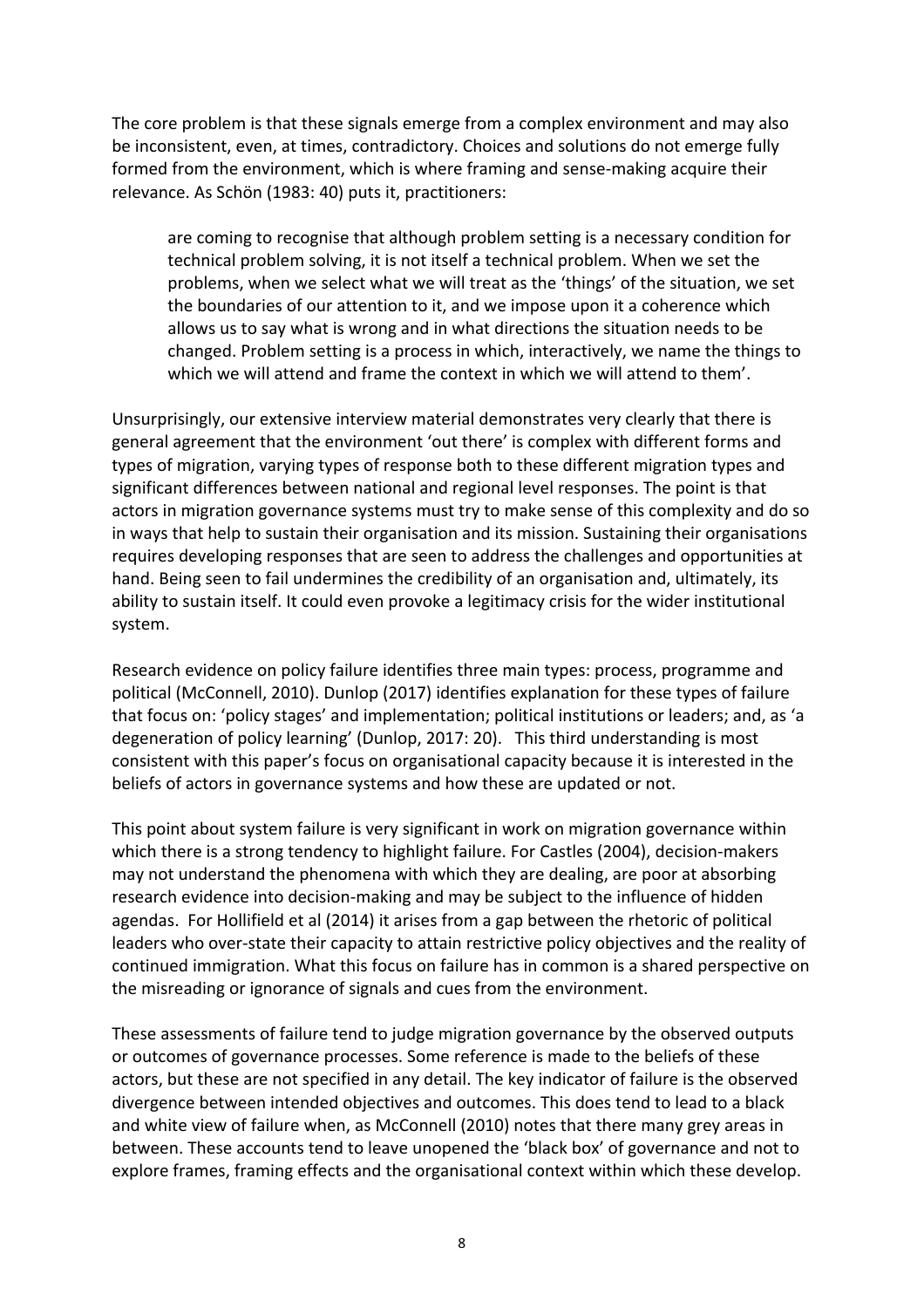Instead, motives are ascribed to actors based on the observed outcomes of a process. Methodologically, however, it is problematic to work back from the outcome of a process to make assumptions about the nature of the process itself.

It's hardly unusual for an organisation to have to deal with complex issues and competing if not contradictory interests. This means organisations can become 'hypocritical' because they must try to respond - or be seen as trying to respond – to pressures from environments within which there are complex and potentially contradictory pressures (Brunsson, 1989). Rather than resolve problems or issues to which there is not actually one 'solution', organisations must try to appease or manage these competing pressures which can mean saying or doing apparently contradictory things, i.e. being hypocritical (Boswell and Geddes, 2011). This hypocrisy can be absorbed within government, as an official from an international organisation put it when referring to the situation in Myanmar:

There are some contradictions within their administrations. You have a unit in Myanmar responsible for overseas employment and then you have another unit who is completely against it and doesn't want to be seen in any way to be promoting migration, so you have those kind of internal contradictions to some extent. (Official, international organisation, Bangkok, October 2016)

In many areas of governance it is the case that 'talk', 'decision' and 'action' (Brunsson, 1989) are discrete phases governed by different logics that might not connect. An example of this is that once a decision is made, it then must be implemented at a different place, by different people at a different point in time.

## **Migration governance is a cause and effect of turbulence**

Migration governance is driven by understandings of the effects of change in underlying social and natural systems. This interpretive element means that there are important elements of endogeneity within migration governance systems that centre on how understandings are developed of the causes and effects of migration. Endogeneity has a further implication, which is that migration governance can be a cause as well as an effect of increasingly turbulent tendencies in governance. This corrects a tendency to see international migration only as an external shock to governance systems when it is entirely plausible that these systems themselves can also generate turbulence.

Turbulence can be understood as: 'the collision of politics, administrative scale and complexity, uncertainty, and time constraints' (Ansell et al, 2017: 1). Governance is becoming quicker as 'speed compresses time frames and accelerates activity'; more complex as organisations and institutions become more closely linked to each other 'intricately nested and overlapping'; and, more conflictual as battles for resources intensify with these conflicts producing more uncertainty  $-$  becoming a vicious circle (Ansell et al, 2017: 4). Migration governance exemplifies these tendencies and is not only reflective of turbulence but also generative or enactive of turbulence.

For example, maps have been central to the ways in which the current migration/refugee crisis in Europe has been represented, such as the example below (there are many others).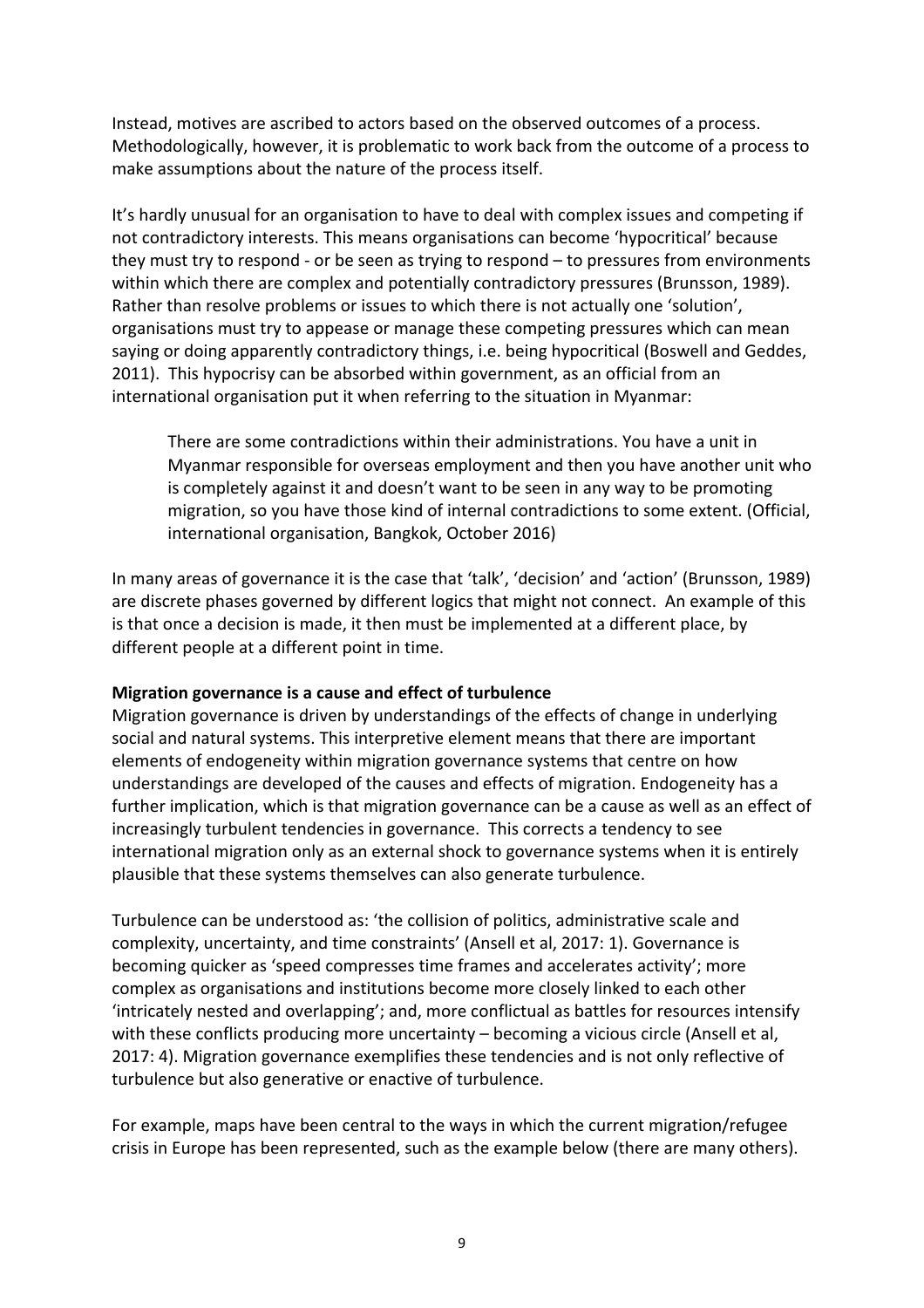

http://www.huffingtonpost.com/entry/germany-refugeeseu\_us\_55e712e5e4b0aec9f355521d accessed May 12 2017.

The point about this map is that it shows that there are people moving from Africa to Europe, which is true. It also suggests that there are no movements from Africa (at least from those parts shown on the map) other than towards Europe, which is not true. This map could easily be supplemented by arrows that show the complexity of movement within Africa with shorter distance, cross border movement as well as longer distance migration 'south-south' within the continent. The map also gives the impression that migration to Europe is primarily by boat (and irregular) across the Mediterranean. It's true that this is an important issue, but most migration to Europe is actually regular migration through air and sea ports. Maps of this kind help to create turbulence in governance systems to which the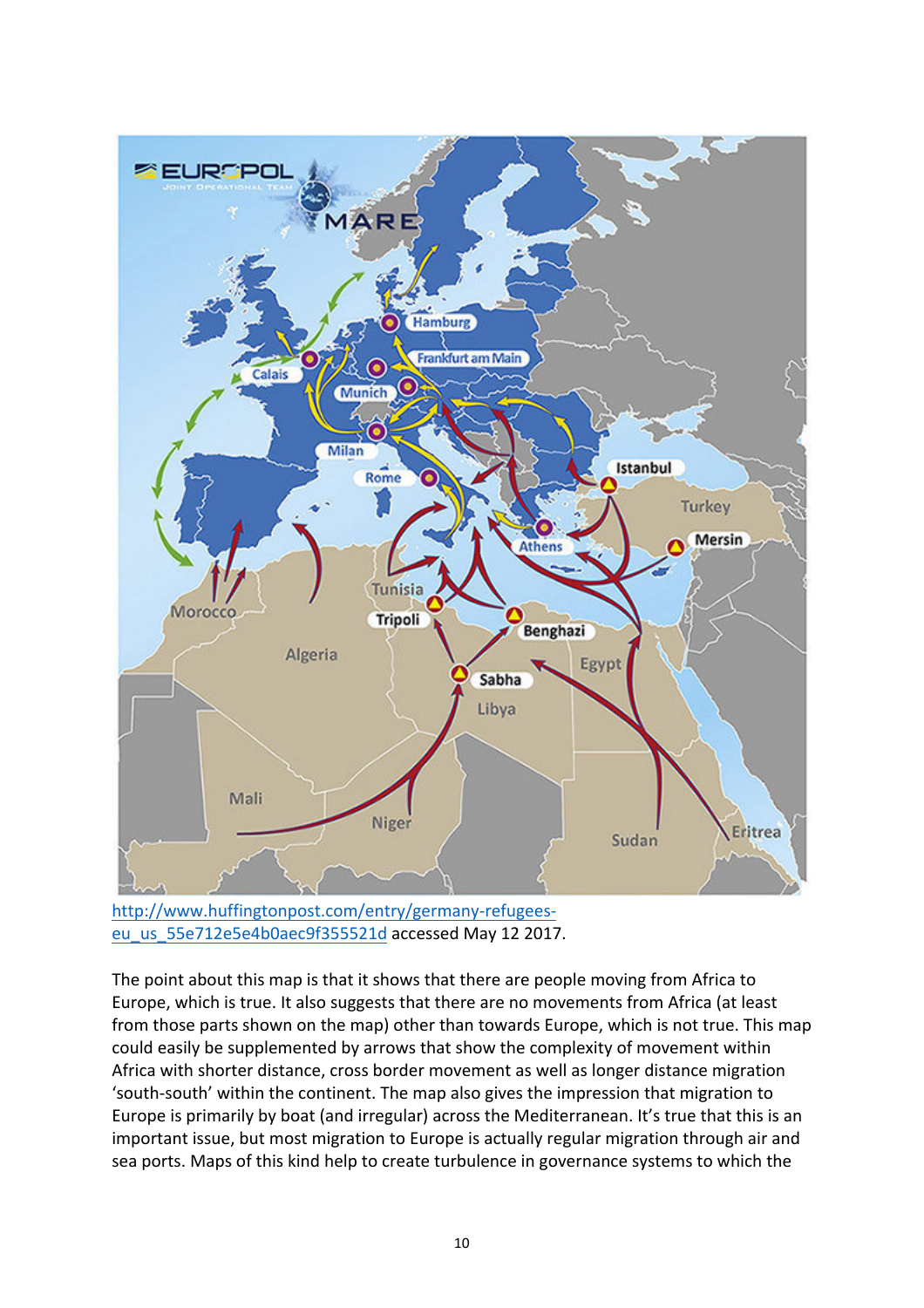governance system must then respond, or to return to the quote from Weick (1995: 11) used earlier, 'an outcome fulfils some prior definition of the situation'.

Turbulence is linked to complex systems within which interactions are 'highly variable, inconsistent, unexpected or unpredictable' (Ansell et al, 2017: 2). That this turbulence is both endogenous and exogenous to organizations means that organizations themselves can play an important role in generating turbulence: '[t]his is particularly relevant for public sector organizations led by a political leadership and accountable to legislatures' (Ansell et al, 2017: 8). Organizations can project turbulence onto their environment. This reinforces the importance of analysing how actors within these organisations make sense of their roles and also means looking at the role of both formal and informal social networks, habits and routines, learning and sense-making.

It could be the case that turbulence provokes profound institutional change, but it may also lead to reactive modes whereby: 'Decision-makers may tend to replicate structures or procedures that have been perceived as successes in the past' (Ansell et al, 2017: 11). Our interview research has revealed reactive tendencies in migration governance. This view is reflected in a quote from a European Commission official:

it's very much, it goes in cycles ... we hear the same discussion now that we heard 10 years ago. And we see the same responses now that we saw 10 years ago. It didn't work then so I don't think it will work now. The normal 'strengthen the borders', Schengen, controlling, etc. I just don't think that's the right... it's too simplistic I think. (European Commission, December 2014)

Our interviews also suggest that actors in migration governance systems, particularly at an official level have concerns about the consequences of interventions because they are unsure of the effects and fear unintended and negative consequences. The quotes below from officials in the US government illustrate this point:

One is it's [immigration policy] so reactive. Two is, "Well it seems to be limping along just fine so why rock the boat? If we rock the boat somebody might see us and want to, like, you know, make even more changes. (Department of Justice, Washington DC, June 2015)

A Department for Homeland Security (DHS) official linked change to turbulence that was seen as a cause of reactive tendencies. Turbulence in this case was associated with fears of the effects of 'opening the floodgates' to new migration flows:

I think there's a reluctance to do anything that might make the flood start again. So maybe a risk averseness. Well, so we don't know what stopped the floods. So anything - all of the actions we took were hesitant to change, because any one of them could have been the one (DHS Official, Washington DC, June 2015).

The ambiguity of migration governance can lead to decoupling of problems and choices Ambiguity means that: 'most of what we believe we know about elements within organizational choice situations, as well as the events themselves, reflects an interpretation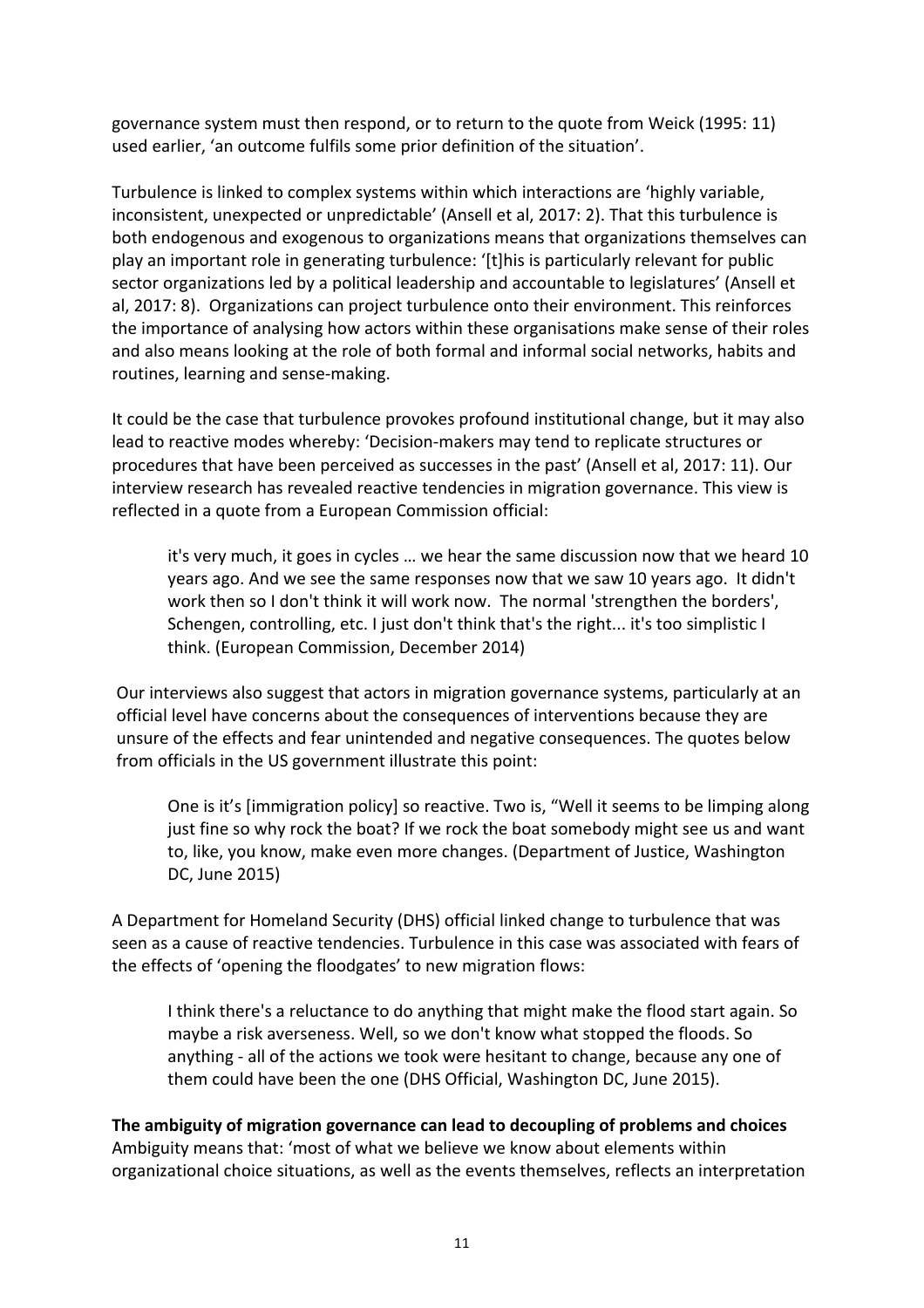of events by organizational actors and observers. Those interpretations are generated within the organization in the face of considerable perceptual ambiguity' (March and Olsen 1976: 19). Ambiguity means that problems and choices can be decoupled (Cohen et al, 1976) because, as Ansell et al (2017: 45) put it: there are: 'enduring tensions within organizations which produce ambiguity about what problems, solutions and consequences to attend to at any time, and what actors are deemed efficient and legitimate'.

Migration governance means dealing with three main forms of ambiguity. First, those arising from competing pressures between, for example, a demand from business for migrant labour and political demands for reduced immigration. A second derives from the inherent complexity of the issues encompassing very different motives for movement, effects of that movement and diverse social, economic and political responses. The third reason is linked more generally to organisations in modern societies and limits on their ability or capacity to respond to their environment. This is not necessarily because they are ignorant of the phenomena (although this is possible) with which they must deal but because there are constraints on time, information and resources, or what has been called bounded rationality (Simon, 1957).

Decoupling can involve the distinction between what is formally supposed to happen in an organisation and what really happens (between 'myth' and 'ceremony' as Meyer and Rowan (1977) put it). Common across all our regions are gaps between decision-making and implementation that are illustrated in this quote from a German government official:

the problem is that the implementation of the legislation varies a lot in Germany. We have...a number of different public bodies are involved. Take immigration authorities, for example - we have over 500 immigration authorities in Germany and they implement the legislation very differently on the ground, meaning that they can't make hard and fast plans. Either for refugees or the companies recruiting abroad in terms of how individual immigration authorities approach the statutory provisions. And then you obviously have the interfaces with the Central Placement Office of the German Federal Employment Office for priority check and work permit issues.' (German government official, June 2015)

There are also 'political' instances of decoupling linked to the complexity of the institutional environment, numbers and range of actors and diversity of institutional logics. This can lead to 'garbage can' models of organisational choice. In such models an organization is understood as 'a collection of choices looking for problems, issues and feelings looking for decision situations in which they might be aired, solutions looking for issues to which they might be the answer, and decision makers looking for work' (Cohen et al, 1972: 1).

Ambiguity has four implications. First, decision-making preferences are powerfully driven by interpretations of the effects of external environments, which might be an understanding of the drivers of migration, but could also be an understanding of organisational constraints or the effects of anti-immigration sentiment. Second, links between decisions and actions may be loosely coupled or decoupled because of 'gaps' in the system. Third, the links between problems and choices is interactive rather than linear because it is informed by ongoing evaluations of the effects of actions and by the social context within which these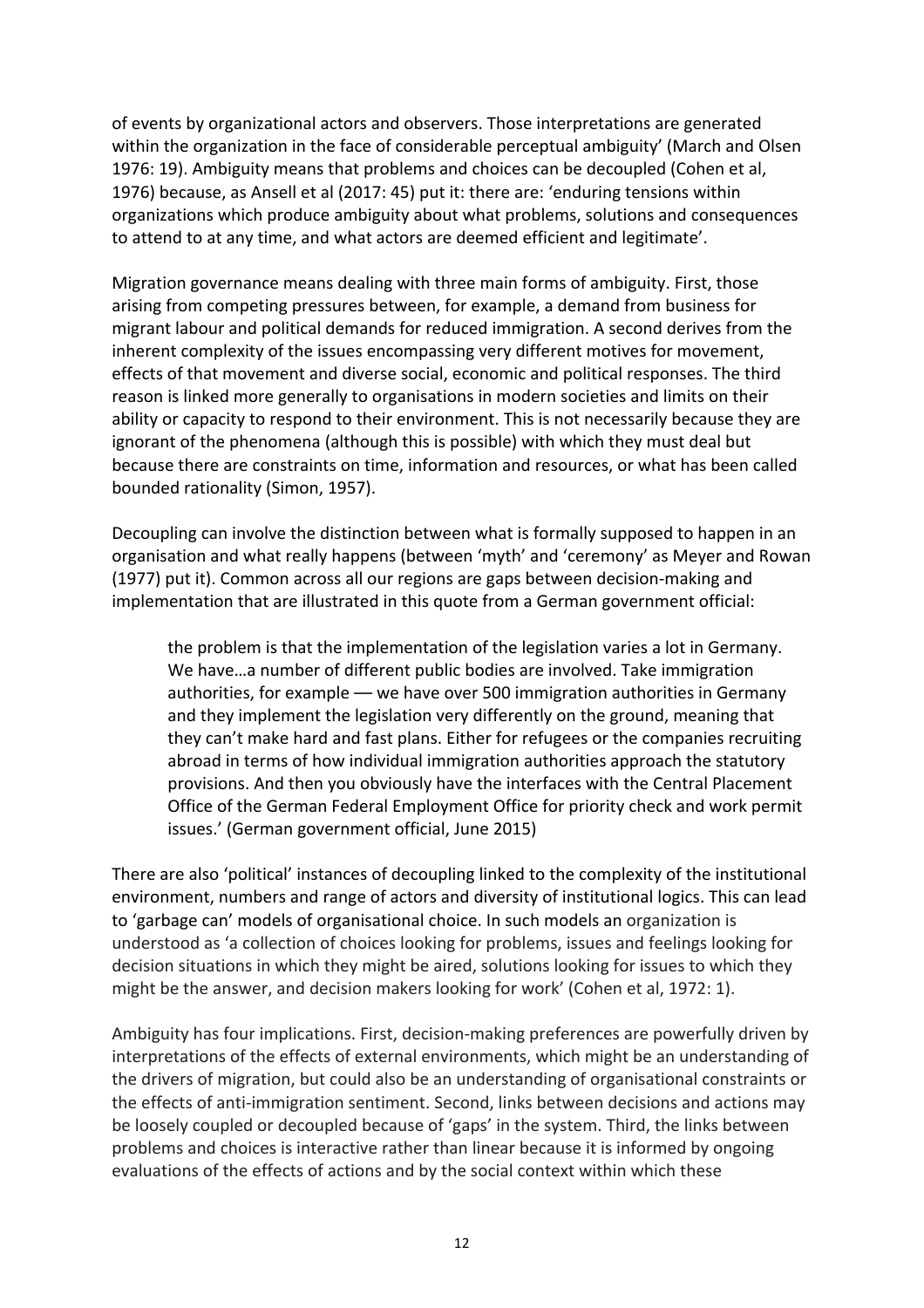assessments are made. Fourth, political and symbolic considerations can play a key role in decision-making that can lead to an emphasis on being seen to do something rather than actions necessarily achieving their intended effects. Big investments in border security and associated technologies despite evidence that these might have limited effect or even be counter-productive is an example of the importance of political and symbolic considerations. 

#### **Migration governance is pluricentric signifying involvement of more organisations.**

The centrality of an organisational perspective on migration governance becomes even more evident when considering the effects of observed tendencies to 'pluricentric' or 'multi-level' migration governance. Multi-levelness means involvement of more not fewer organisations. The precise constellations of actors and organisations can differ across regions as too can the balance between state and non-state forms of authority in migration governance systems.

Focusing on multi-levelness does not mean that the state is written out of the analysis. States remain central to migration governance because it is the borders of states that define international migration as a social and political concern. Levi-Faur discusses 'state-centred governance' that, despite changes in the state (limits on capacity, increased role of private actors) also recognises their continued centrality. Similarly, Offe (2009) talks about the 'resilience' of the state. While states are clearly key actors in migration governance, comparison at regional level of institutional settings can show how state and non-state actors potentially operate across multiple levels of governance. This creates the potential for institutionalised modes of coordination to produce decisions at regional level that can be both binding and implemented (Scharpf 1999) or have a more informal character (Börzel 2016).

Analysis at a regional level by the MIGPROSP project allows assessment of variation in perceptions of the understanding of the effects of migration drivers influenced by factors such as: higher and lower levels of economic growth; existing migration flows that become embedded within migration networks; the effects of conflict and governance system breakdown on migration; demographic changes evident in ageing in some countries and young age profiles in others; and, finally, differing levels of exposure to the effects of environmental and climate change.

Regions are political constructs that centre on and/or seek to promote social, political, economic or organizational cohesiveness (Cantori and Spiegel, 1970). They are highly diverse in form, sit between the national and the global, are reflective of the multi-levelling of international politics and of the multi-dimensional complexities of international governance. A regional organisation can be defined as a grouping of states that are geographically proximate leading to perceived common interests derived from location and associated interdependencies. They tend to seek broad-based co-operation on a range of issues, but particularly trade and economic co-operation. There is currently a striking absence of work that explores the implications of regional governance for international migration. With some exceptions, those who study international migration governance tend not to study regionalism while those who study regionalism tend not to study international migration. A Eurocentric bias has also been identified in a new wave of work that sees the assumption that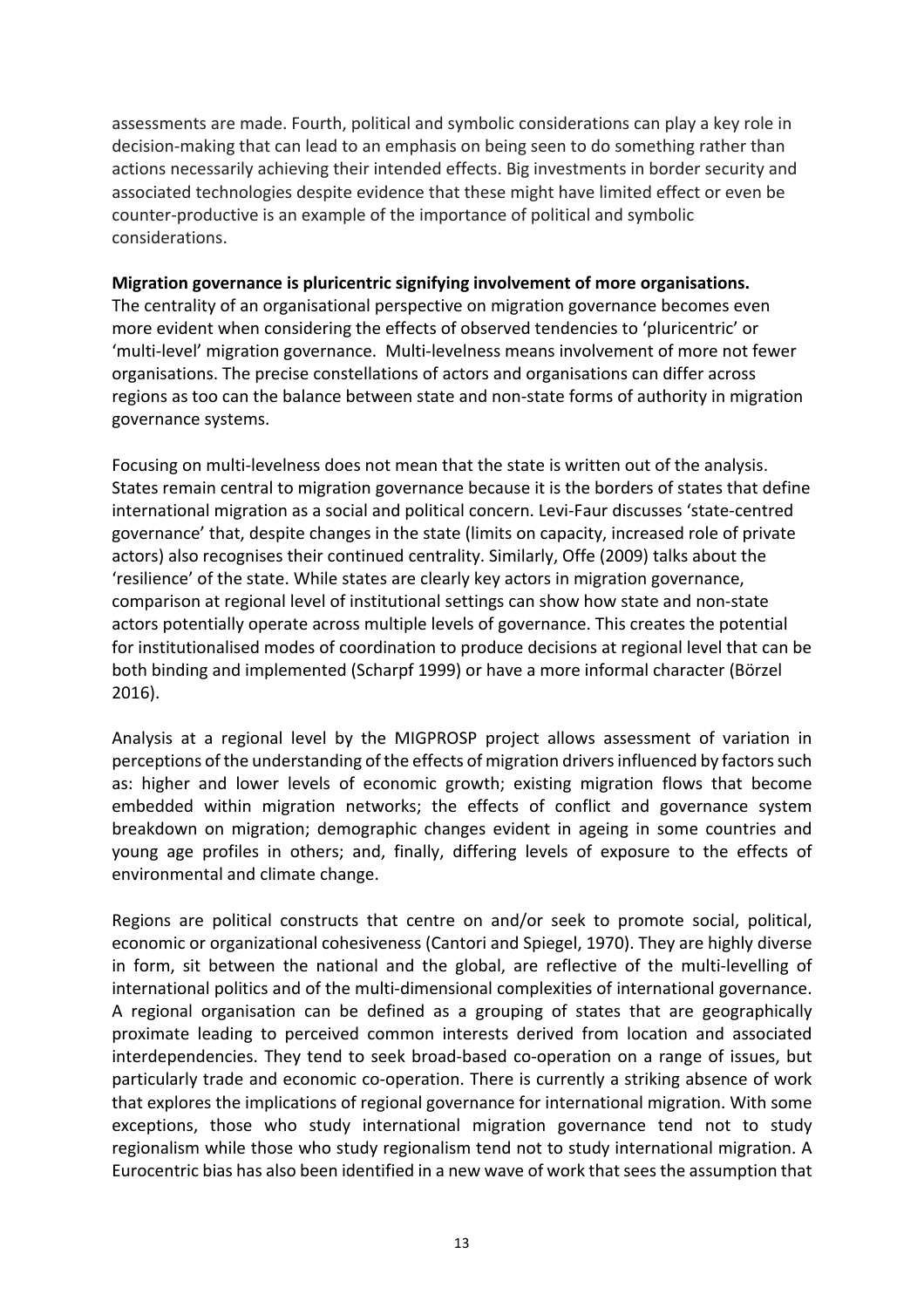the EU represents an exemplar of integration is 'one of the major obstacles to the development of analytical and theoretical comparative studies of regional integration' (for example, Breslin and Higgott, 2000).

While there are many regional organizations, Hurrell (2007: 241) observes that 'the underlying distinctions matter greatly and much regionalist analysis is muddled precisely because commentators are seeking to explain very different phenomena or they are insufficiently clear about the relationship amongst the varied processes described under the banner of 'regionalism'. There are no 'natural' regions. Regions and regionalism are political constructs that may centre on and/or seek to promote social, political, economic or organizational cohesiveness (Cantori and Spiegel, 1970). A regional organisation can be understood as a treaty-based grouping of states that are geographically proximate and perceived common interests derived from location and associated interdependencies. They tend to seek broad-based co-operation on a range of issues, but particularly trade and economic co-operation and may also include aspects of migration.

A reinvigoration of the study of regionalism after 1989 led to a focus on 'new regionalism' understood as an 'open' rather than protectionist regionalism and defined as: 'the processes by which actors, public or private, engage in activities across state boundaries and develop conscious policies of integration with other states'(Gamble and Payne, 1996: 4). Regional cooperation and integration could be seen to imply a deterritorialization of politics, a diminution of state power and the end of sovereignty, although the limited migration-related scope of regional organization may be suggestive of the continued resonance of territory, the state and sovereignty. This perspective informed the insight of Ansell (2004) when he wrote that territory has been 'rebundled' (rather than 'unbundled', pace Ruggie, 1998) as processes such as regional co-operation and integration are suggestive of the simultaneous removal of some boundaries, redefinition of others and creation of new boundaries.

While multi-levelness is a much-observed characteristic of migration governance the implications of rebundling for the role and presence of organisation are less commonly noted. Multi-level and pluricentric governance means involvement by more not fewer organisations. As Ansell (2017: 28) puts it: 'Governance is not characterised by a move away from organisations, but rather by the entry of new kinds of organizations into an increasingly crowded field'.

To give an example of how the field is crowded, consider this quote from a European Commission official prompted by an initial reflection on relations with Egypt to then describe cooperation between the EU and countries in the Horn of Africa. Within it, we can see cooperation between the EU and African Union, forms of bilateral and multilateral cooperation, the development of a regional consultation mechanism (the Khartoum process) plus, beneath the surface, a layer of official-level cooperation to support higher level political meetings:

That's why the Egyptians like it, with all the meaning. That's why we said, "Listen, why don't we actually use that same venue and occasion to then also bring in our EU Horn of Africa initiative?" Which is what is was initially called and then we turned it into the Khartoum process. "All the people will be there. It's sponsored by you,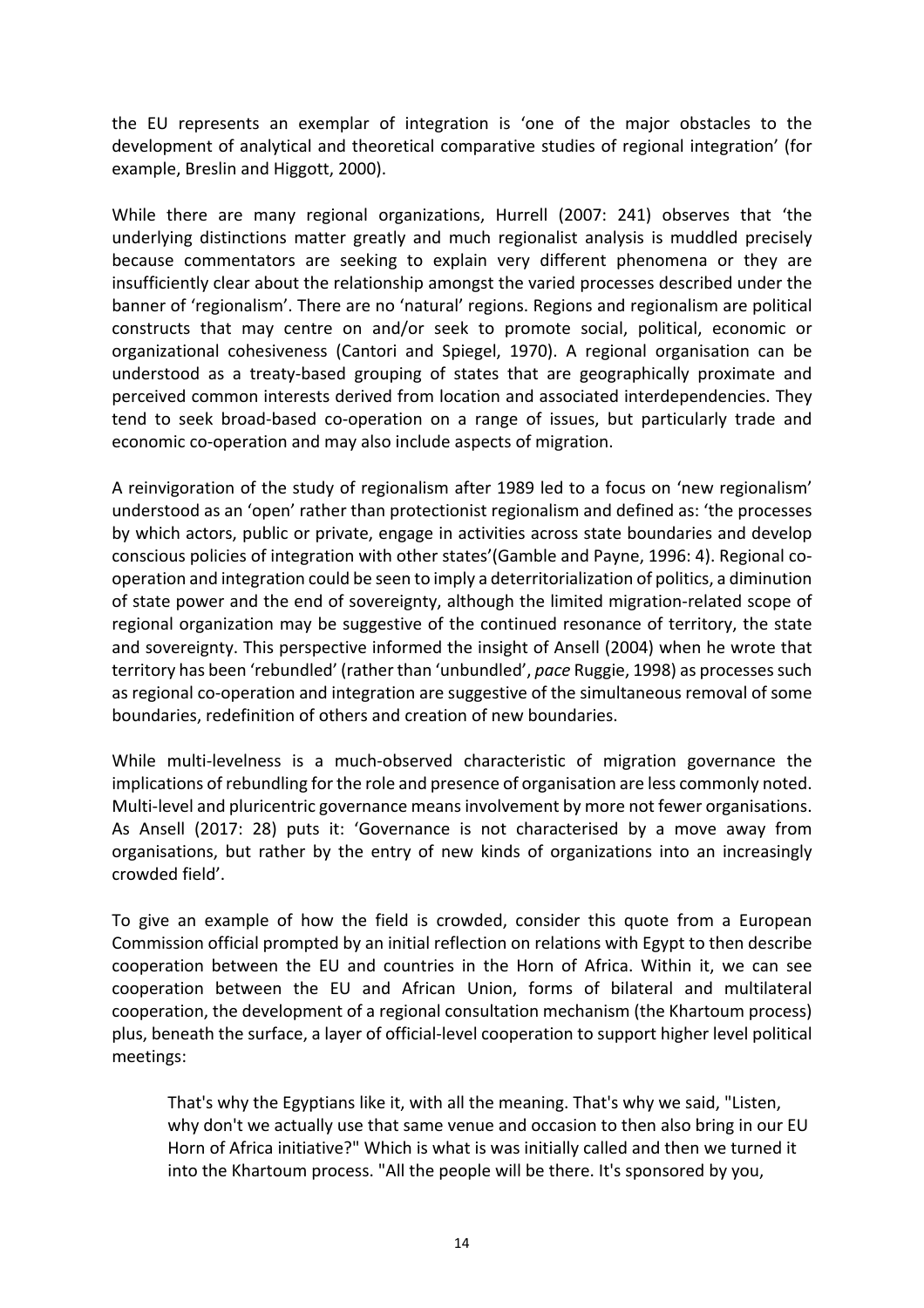African Union, and we want you to remain an important role in this." We had signals that everybody would come, including Eritrea. That's actually how it happened. The first formal starting point of the Khartoum, was a senior official's meeting that happened back to back with the African Union conference in Khartoum in mid October on trafficking and human beings and smuggling. In that senior official meeting we actually brought the draft declaration. We had a first exchange with all delegates on the text and then the ambitions and what it would actually mean, how it would be implemented and all that. Then there were bilateral, very heavy negotiations from October to the end of November in between Khartoum and Rome. We then arrived in Rome where the declaration was endorsed at the ministerial level. Now we are actually starting to, as I said, prepare the first projects. (European Commission official, December 2015)

The role of informal, non-binding settings is also important because of how these can be venues for 'likeminded' states to interact and to share ideas and information. Particularly notable is the Five Country Conference of Australia, Canada, New Zealand the UK and the USA, which was described thus by an Australian government official:

In terms of broader governance, I guess one of the things- We've got a thing called the Five Countries, which you're probably aware of, and there are several arms to that. So we've got an immigration arm, we've got a borders arm, we've got an intelligence arm, so that's countries with similar thinking around settlement and migration, we have similar programmes, if you like, we share information. Every year we have two or three day get together, we work through what's happening in the world, what are we doing and responding, how can we work better around a whole range of issues, around the movement of people of our countries, the conditions under which they move etc. To the point where there are open discussions around... There is probably a day in the future where a visa to America is a visa to Australia, is a visa to Britain, because we're getting so good at connecting our systems. (Australian government official, Canberra, October 2015)

Organisations can also play an important role in creating multi-level and multi-actor systems by, for example, seeking to include civil society and private sector organisations within consultations and dialogues, as this quote referring to the situation in South East Asia exemplifies:

We work with a huge amount of organisations, obviously the UN agencies on various different levels. Civil society has always been a big partner across the region here. We don't work as much with the private sector as we could and should probably. We're trying to put more emphasis on that, recognising that they can really be in some cases the drivers of change. (International organisation, Bangkok, October 2016)

There are, of course, major differences in the formal and informal constitution of migration governance within regional settings, but development of multi-level governance means more actors, more organisations and demonstrates the centrality of the organisational dimension of migration governance.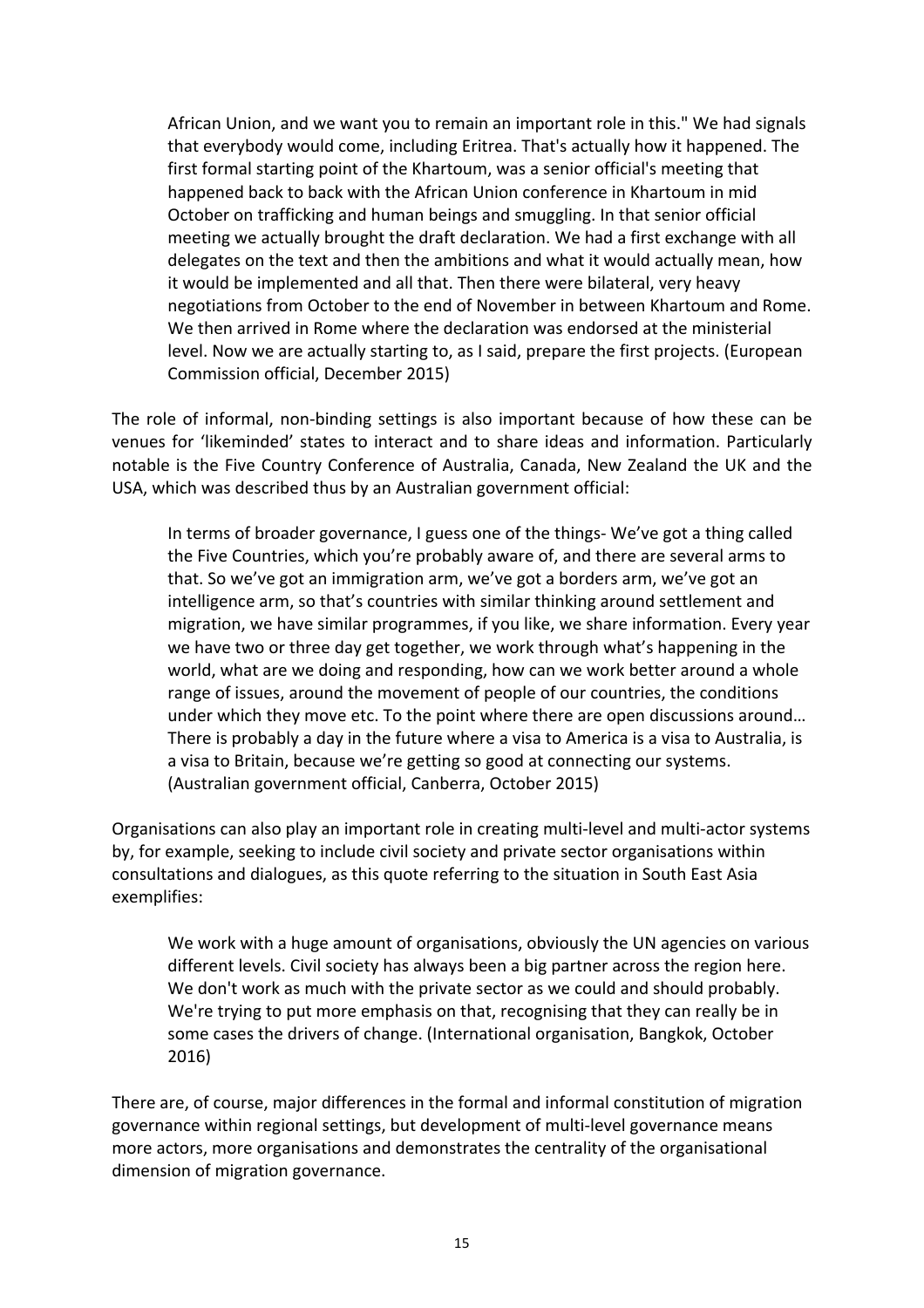### **Migration governance is enactive of sensible environments shaped by practical activities.**

The seventh and final thesis builds on the previous six to focus on sense-making, which can be understood as how people frame experiences as meaningful, particularly in situations that are uncertain or ambiguous. Put another way, migration governance itself (as a structure, a process etc) can be enactive of 'sensible environments' that are shaped by the practical activities of people engaged in concreate situations of social action. To enact a sensible environment requires a combination of cognition (what's going on out there?) and action (what should we do next?). Actors in migration governance systems make sense of and create their environment.

Examples cited throughout this paper show that issue framing has a social dimension that can involve interactions and the sharing of ideas in ways that are both on-going and extracted by signals or cues from the environment within which organisations operate. This can then form a basis for action or, in an unstable environment, inaction or confusion as this quote from an Australian government official demonstrates:

The policy space is just constantly changing. So, we just get across one policy and start to think about that and come up with solutions. Numbers go up, and then the next government says, "Oh, well, we're actually not going to increase it to 20,000. You're back down here." Then, a year later, "We'll take in an extra 12,000 from Syria," and gearing up, and the policy in how you treat those different cohorts. There are a lot of pilots and individual policy responses that are very appealing to government, because they can make quick gains for just a few clients. It just makes it very hard for government and public servants as a whole to move forward and get better outcomes in the longer term (Australian government official, October 2015)

Sense-making has seven properties (Weick, 1995). First, it is grounded in identity construction as identities [of actors and organisations are constructed through interactions as 'no individual ever acts like a single sensemaker' (p. 18). In practical terms, this means the sharing of information within and between organisations in migration governance systems. There has already been reference to likemindedness, which is also exemplified by this example from an official of an EU member state:

So we will have a likeminded dinner tonight, with Austria is one of them, Sweden, Germany, the UK, France, Belgium, the Netherlands. That's it. We discuss what we should say and how we should react at the following meeting, trying to get a common approach to the issue. Because on this issue we think more the same than a lot of other countries (EU member state official, December 2015).

The constellations of likemindedness do vary and aren't stable, but do highlight the importance of sharing information.

Second, it is retrospective as people can only know what they have done after they have done it, which means scepticism about planning, projecting and forecasting 'if decoupled from reflective action and history' (p.30). Reflective action and history can also lead, as shown earlier, to a reluctance to act because of the fear of unintended effects. Third, it is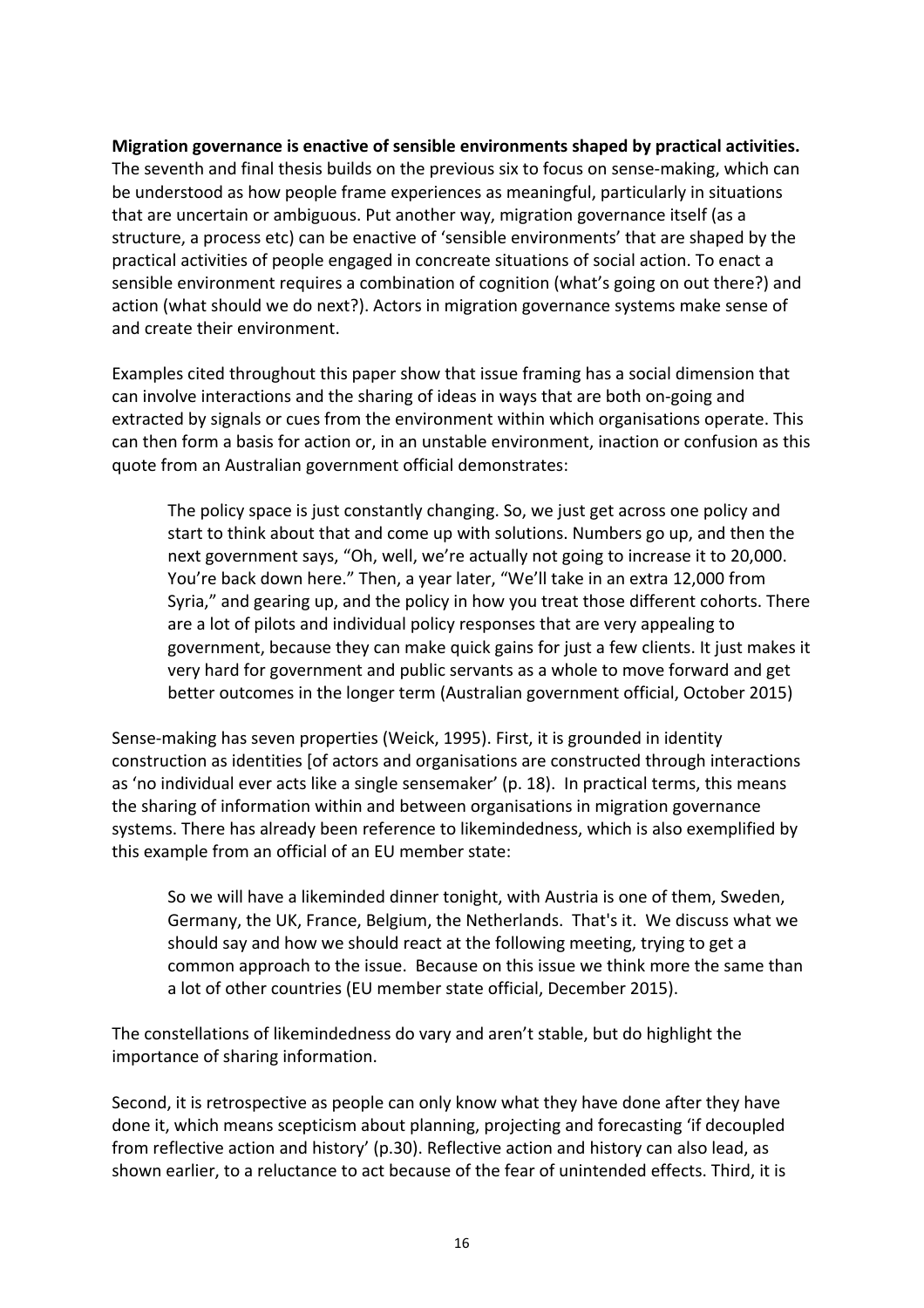enactive of sensible environments because actions themselves create an environment that previously didn't exist. Actions establish boundaries, draw lines, create categories and label, which is, of course, highly pertinent to migration governance. Fourth, it is social, which means that it is essential to focus on the social processes that shape interpretations and interpreting: '[i]n working organizations decisions are made either in the presence of others or with the knowledge that they will have to be implemented, or understood, or approved by others. Organisations enable sense-making by focusing attention, forcing articulation and reflection, instigating and maintaining interaction and reducing errors, biases and inconsistencies' (Vlaar, 2006). There have been numerous examples in this paper of the influence of social settings, likemindedness and the like, as well as the importance of both formal and informal modes of cooperation. Fifth, it is ongoing because 'people are always in the middle of things' (p. 43). Migration governance doesn't have a beginning and an end. Sixth, as we have seen it is focused on and extracted by cues 'simple, familiar structures that are seeds from which people develop a larger sense of what may be occurring ...control over which cues will serve as a point of reference is an important source of power' (p.50). Seventh, it is driven by plausibility rather than accuracy or, as Weick, 1995: 56) put it: 'accuracy is nice but not necessary' and what counts are 'plausibility, pragmatics, coherence, reasonableness, creation, invention and instrumentality' (p.57). This latter point about plausibility rather than accuracy becomes relevant when thinking about the identification, particularly by governmental actors, of pull-factor focused accounts that see openness or attractiveness as key drivers of international migration which often lead to a focus on deterrence. For example, the Austrian Foreign Minister Sebastian Kurz was strongly critical of Germany's more open approach to the refugee crisis and claimed in March 2016 that:

These people don't come to Europe because they want to live on Lesbos. They come here because they want to enjoy the living standards and benefits they are guaranteed in countries like Austria, Germany or Sweden ... Don't get me wrong, I don't blame these people; I can understand them, because many politicians have triggered false hopes (The Observer, March 6 2016).

Framing and sense-making are thus linked and can be considered together to allow assessment of the ways in which actors produce frames of meaning that capture 'the social, psychological and epistemological processes by which actors form an understanding of the situations they find themselves in' (Morgan et al, 1983; Weick, 1995; Wagner and Gooding, 1997). It also facilitates the making of connections between thought and action as sensemaking can be understood as: 'the practical activities of real people engaged in concrete situations of social action' (Boden, 1994: 10). The result is that: 'connecting framing and sensemaking better enables us to examine how structural factors prompt and bound discursive processes, affecting when and where frame contests emerge ... If framing focuses on *whose* meanings win out in symbolic contests, sensemaking shifts the focus to understanding why such frame contests come into being in the first place, as well as how they are connected to "hard" structural changes, and over which territory they are fought' (Fiss and Hirsch, 2005: 29, 31)

#### **Conclusions**